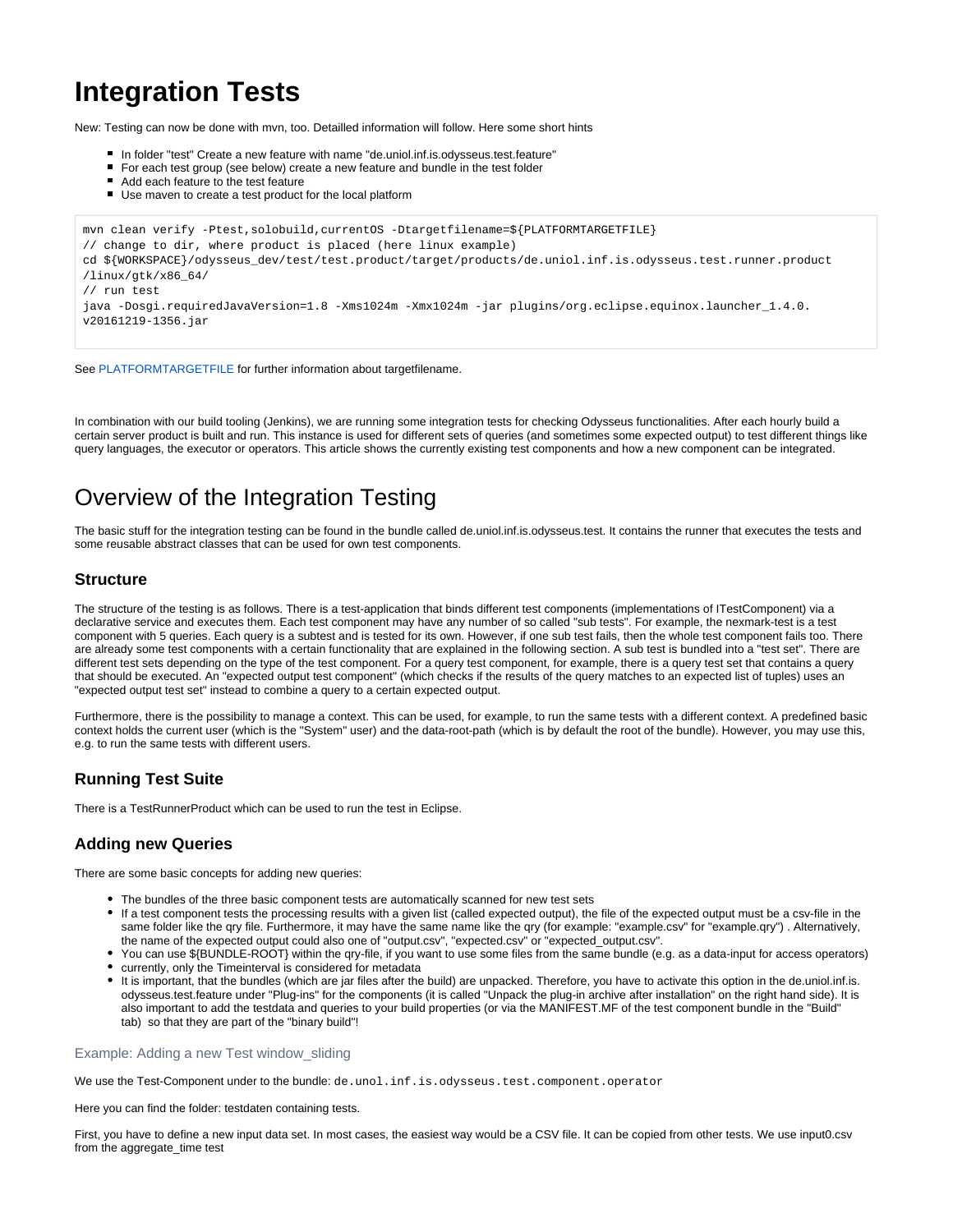Second, you have to define a new query. This should be done in [Odysseus Studio](https://wiki.odysseus.informatik.uni-oldenburg.de/display/ODYSSEUS/Odysseus+Studio).In our Example we use: window sliding.qry

```
///OdysseusScript
#PARSER PQL
#TRANSCFG Standard
#RUNQUERY
percentage = ACCESS({
     source='percentage', 
     wrapper='GenericPull',
     transport='file', 
     protocol='SimpleCSV',
     dataHandler='Tuple', 
     options=[
         ['filename', '${WORKSPACEPROJECT}\input0.csv'], 
        ['csv.delimiter', ';'],
         ['csv.trim', 'true']
         ], 
     schema=[
        ['timestamp', 'STARTTIMESTAMP'],
         ['percentage', 'INTEGER']
]})
window0 = window({size = 1, type = 'time'}, percentage)
```
Here we test a simple window, that creates windows of 1 millisecond.

Start the query and look if everything compiles correct. When the query terminates use Show Stream Elements - List - Show all last elements on the query and let the query run again.

#### **YOU SHOULD NOW CAREFULLY CHECK THE RESULT. IS THIS THE OUTPUT YOU EXPECT. This step is very important, else the test makes no sense!**

If everthings seems ok, copy the whole ouput of the list window and paste it into a file window sliding.csv.

Now go to the testbundle: de.unol.inf.is.odysseus.test.component.operator

- In the folder: testdaten add new new folder for your test: window sliding
- copy the input0.csv, window\_sliding.csv and window\_sliding.qry into this new folder
- Change in windows\_sliding.qry the filename as follows: ['filename', '\${BUNDLE-ROOT}\testdaten\window\_sliding\input0.csv']

This test is now part of the test suite and will be run each time, the test components run.

## **Testing Behavior**

Some remarks for the testing behavior.

- Simple query tests (which uses AbstractQueryTestComponent, e.g. like the compile test component) are only try to execute OdysseusScript by calling executor.addQuery. It does not check any results, semantics or processing. It only looks, if the executor fails (throws an exception) or not
- The expected output tests (which uses AbstractQueryExpectedTestCompoent, e.g. like the nexmark and the operator test component) firstly tries to execute the OdysseusScript (like a simple query test above) and then adds new sinks to the "old" sinks of the queries (instances of TICompareSink). The TICompareSInk contains already all expected output data as a list of tuples. The expected output data is read from the corresponding csv-file and is wrapped by the TupleHandler with the schema of the the "old" sink. If the test runs, the TICompareSink tries to match the result of the query with the content of the expected output data list. After the query is done, the list of the expected output must be empty (so all expected data was part of the processing results) and the test is done.
- The StatusCode enum contains all possible failure codes (+ OK if nothing fails)

# Existing Test Components

### **test.component.compile**

This test tries to execute queries, but does not check any processing results. Therefore, this test is used for testing query languages, for example, to check if the syntax is still ok and a query plan can be built by the parser. To add your own tests, simply add a qry-file within the bundles subfolder called "testdata".

#### **test.component.nexmark**

This test starts nexmark (not by using the generator but using dedicated files) and runs different queries. Furthermore, it checks, if the result of a query matches to a given expected output. Its behavior is very similar to the "operator test component" by running a query and testing the results of the query with an expected output. For example, the query1.qry is executed and the test component checks, if the results are (semantically) equal to the given expected output query1.csv. You can extend this by adding new pairs like query6.qry/query6.csv to testdata and change the NexmarkTestComponent class - the method createTestSets must be changed to return the new test set (the query6 pair).